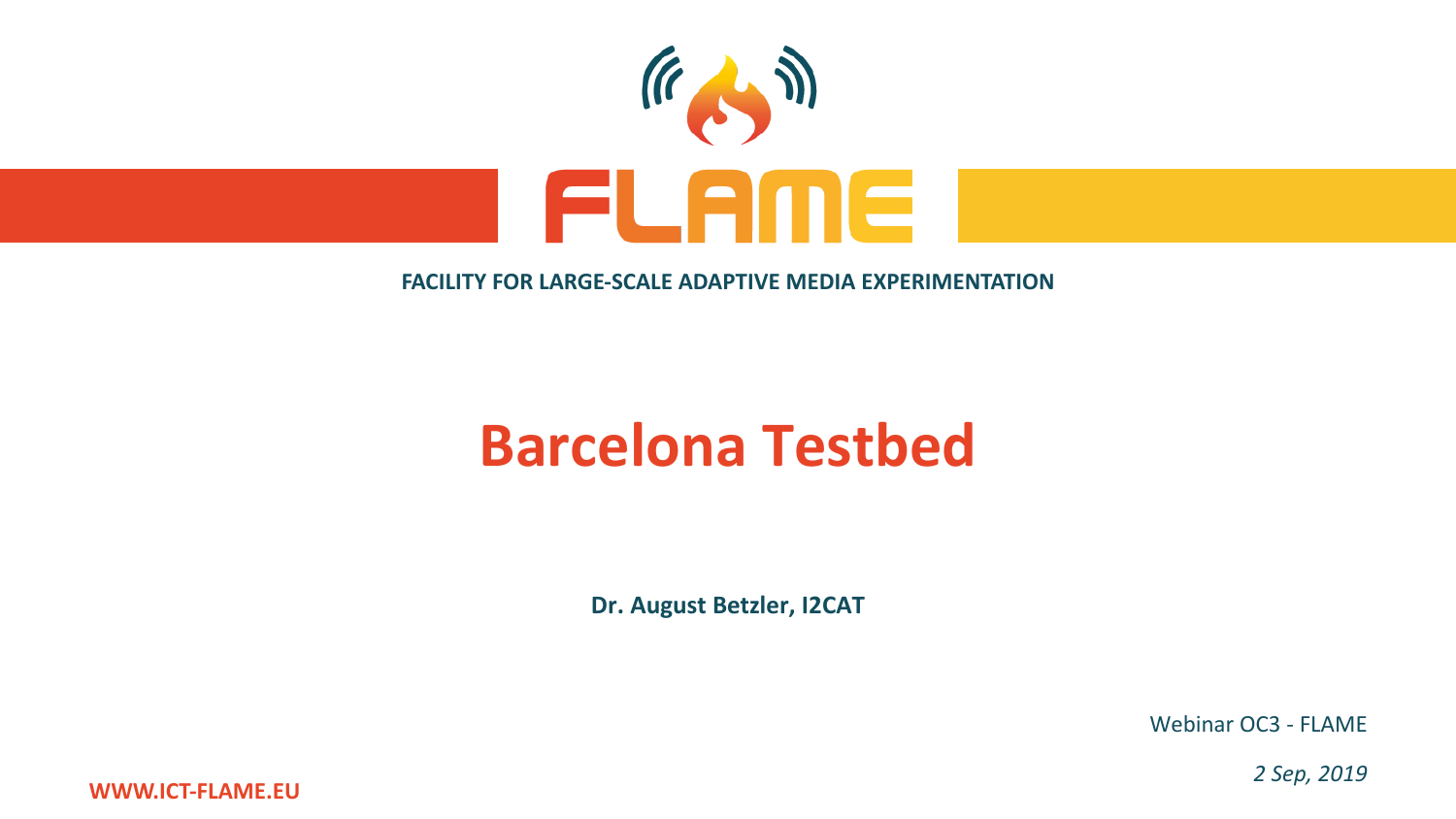#### **Deployment Schematic**





High speed radio access with mobility support **1**



- Edge computing capabilities
- SDN/ICN technology to achieve multicast gains **3**



4. Integration with FLAME platform for automatic service provisioning through **NFV**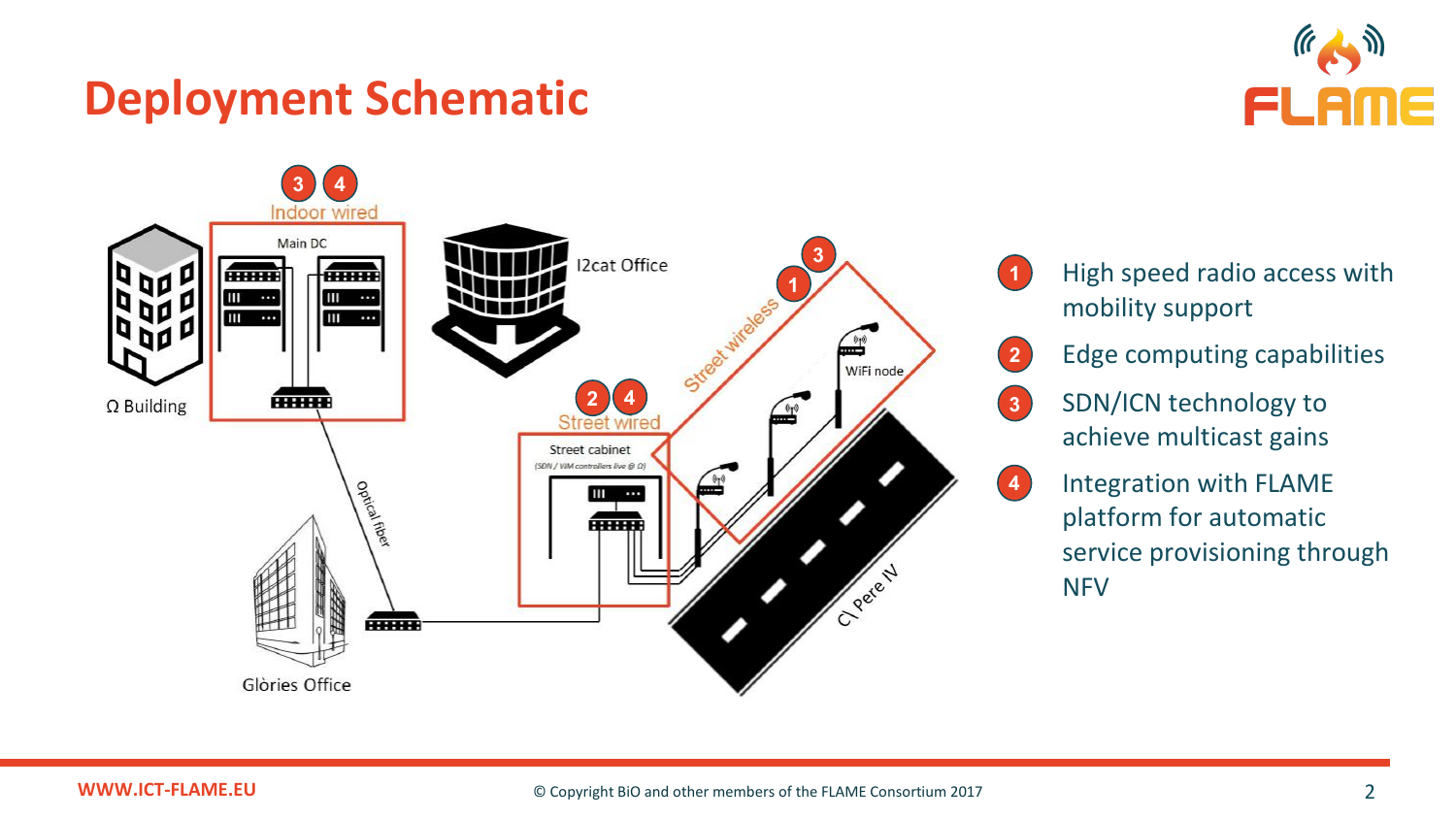#### **Barcelona Location Overview**



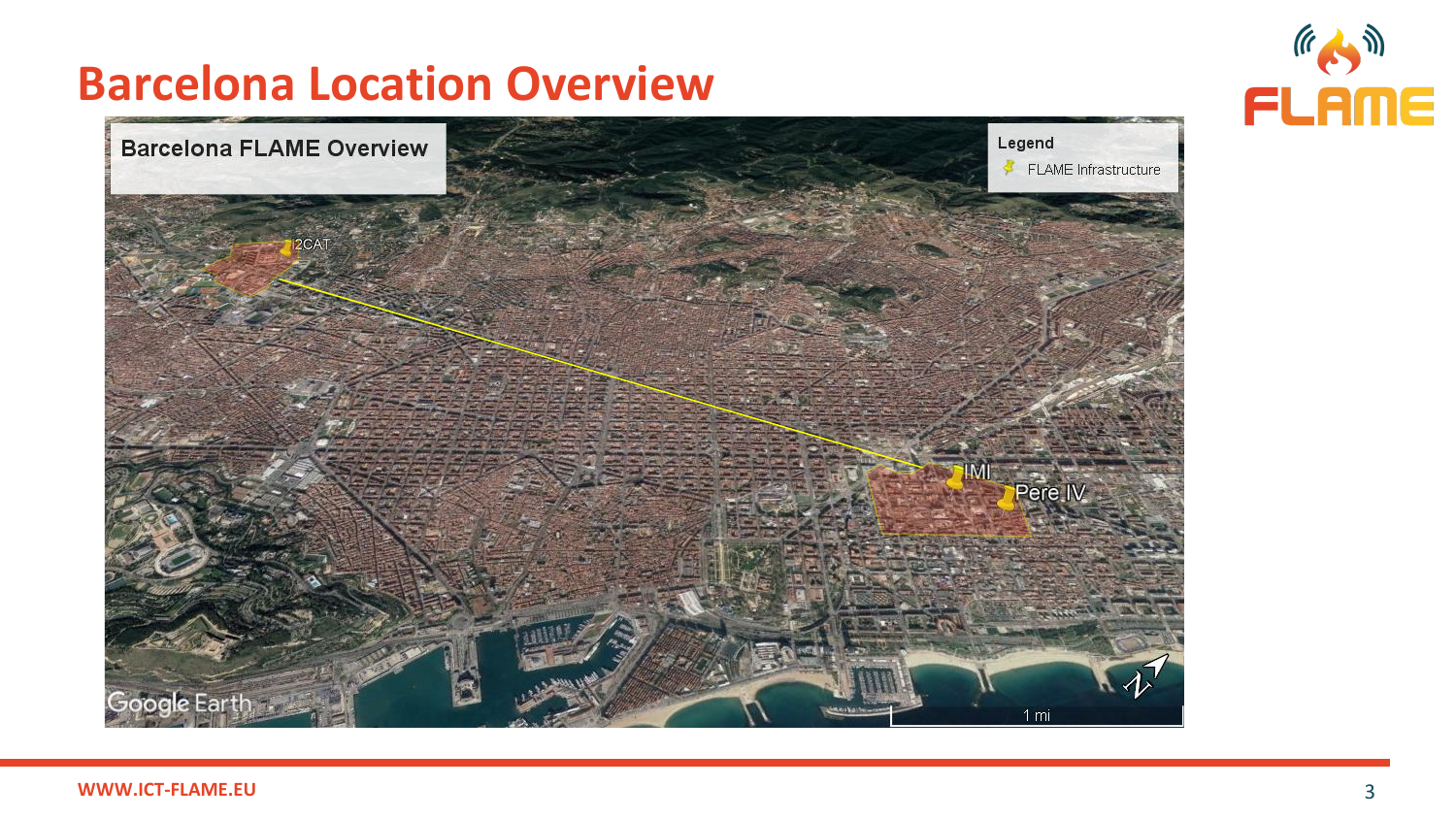#### **Detailed View: Pere IV Street**



- 4 Wi -Fi APs mounted on lamp posts, between 1 and 4 can be used for experiments
- Continuous coverage of around 300 -400m along the Street
- Street cabinet offers compute capacities to host edge functions

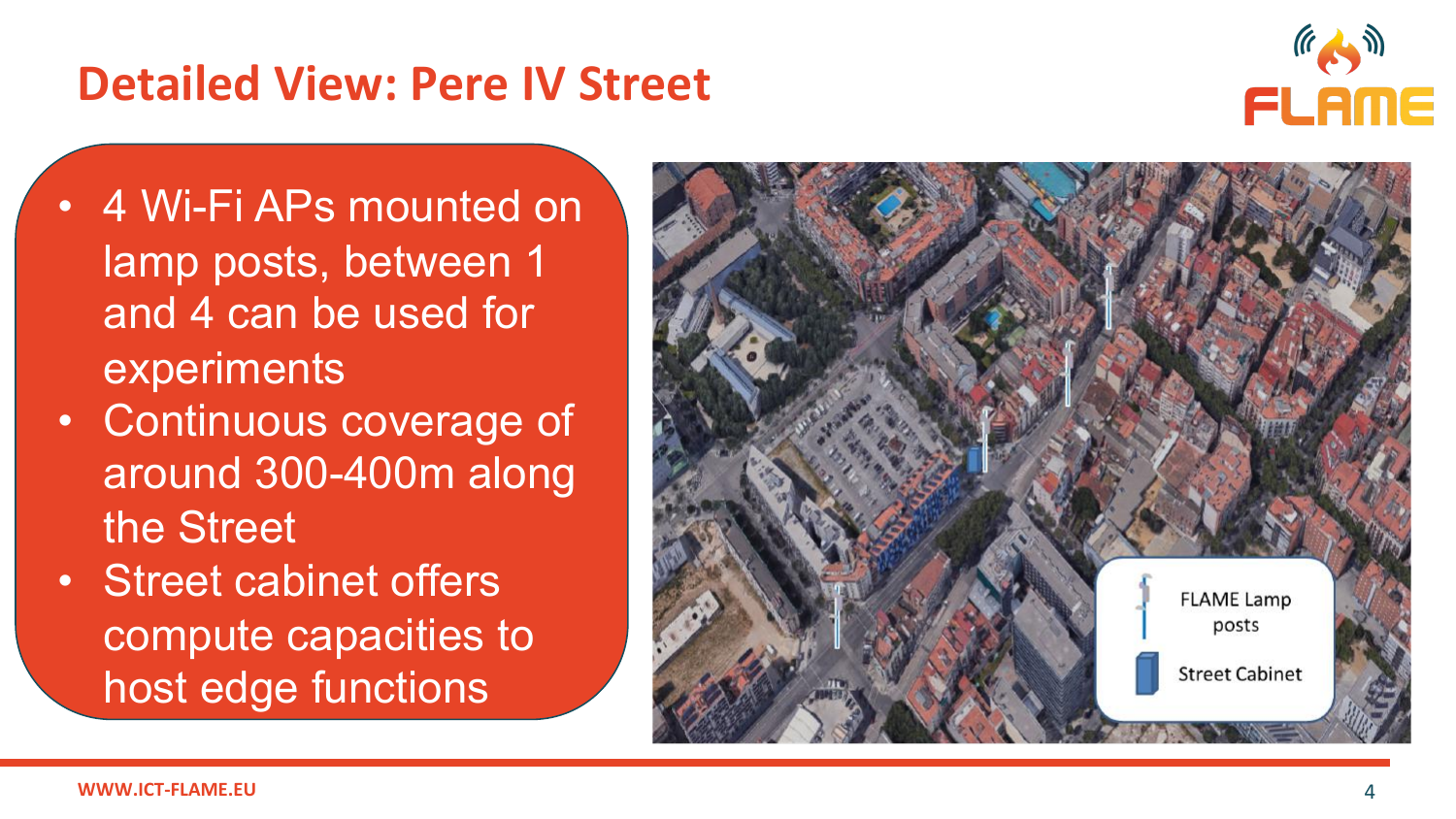#### **Fotos from the on-Street Deployment**



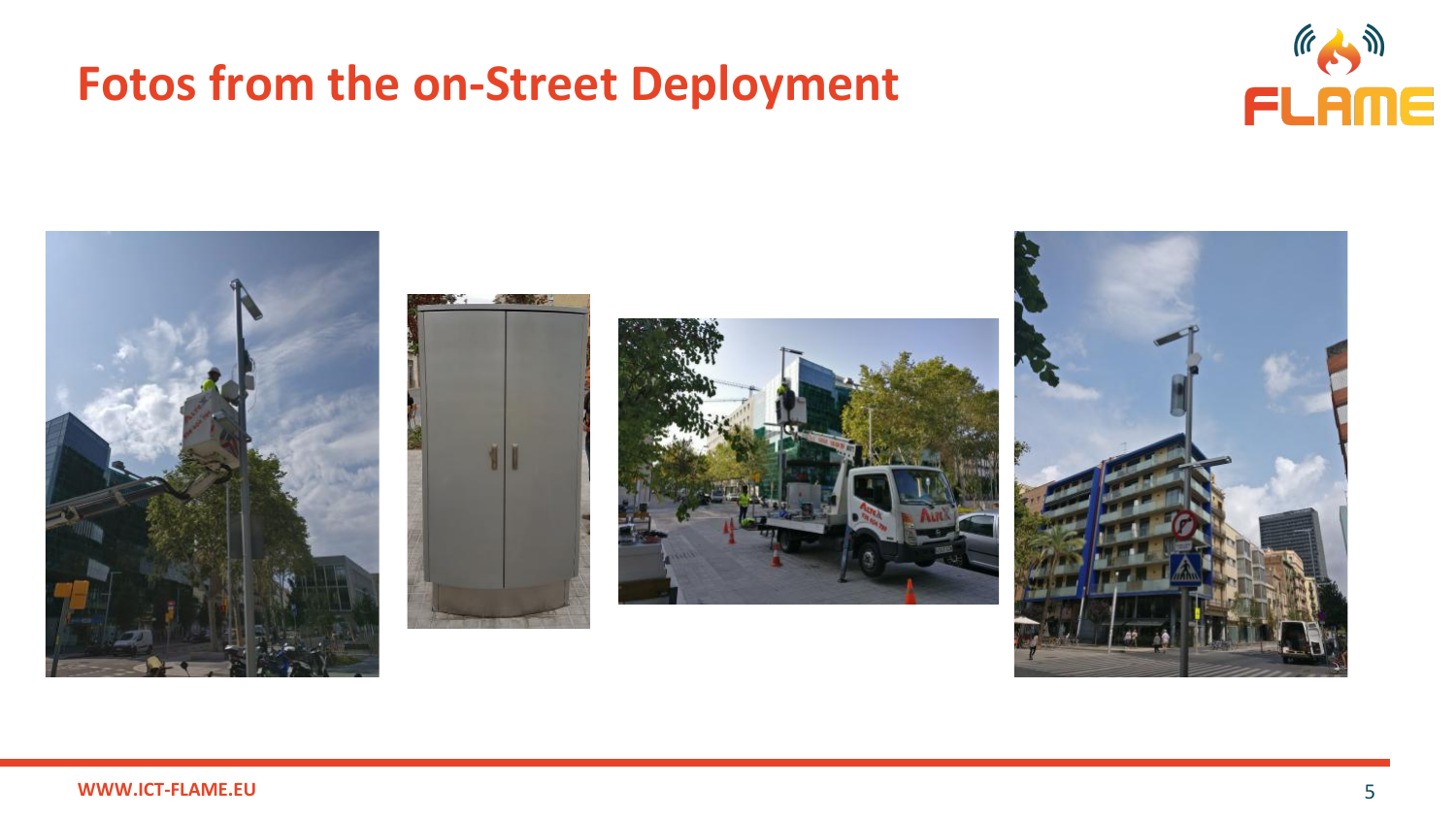### **Data Center & MEC Equipment**







FLAME enables compute resources to be used by experimenters and media services at both locations

|            | <b>vCPUs</b> | <b>RAM</b> | <b>Storage</b> |
|------------|--------------|------------|----------------|
| Main DC    | 10           | 32         | <b>200 GB</b>  |
| <b>MEC</b> | 14           | 32         | <b>200 GB</b>  |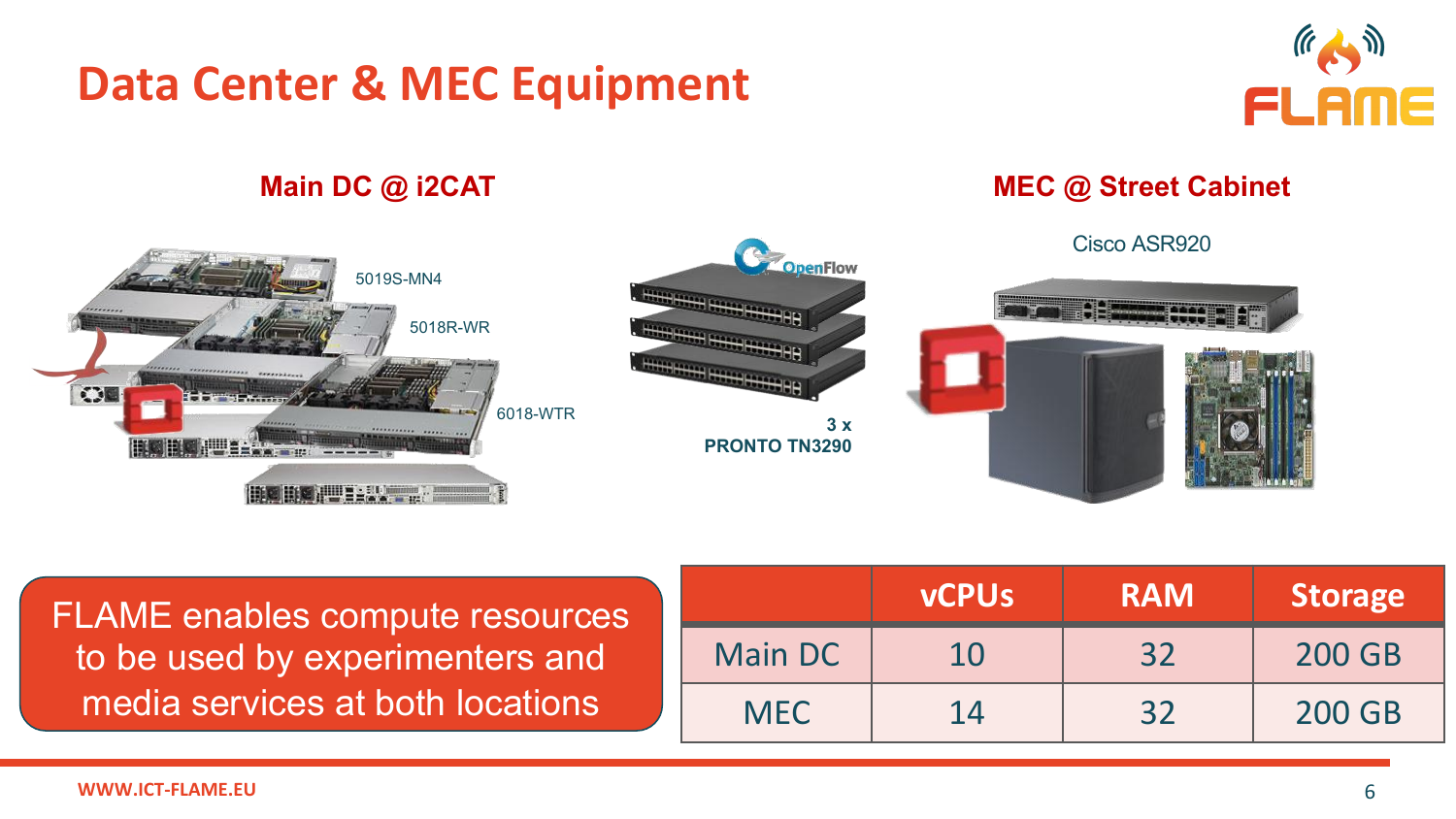#### **Radio Access equipment (custom, as in Barcelona)**

- **Board:** Gateworks Ventana 5410
	- Freescale™ i.MX6 1GHz Quad Core ARM® Cortex™ -A9
	- 1Gbytes DDR3-1066 SDRAM Memory
	- Two GbE Ethernet Ports
	- 6 miniPCIe ports
	- DOS: Ubuntu 12.04 (4.7 kernel)
- **Wireless NICs:**
	- 11ac: QCA9888 2x2 (Wave 2)
	- At least 3 (2 BH, 1 access)



802.11ac-2 antennas



 $802.11$ ac- $1+$ antennas

Wireless backhaul @ 5GHz Wireless Access @ 5GHz





802.11ac-2 (back)



802.11n (back)

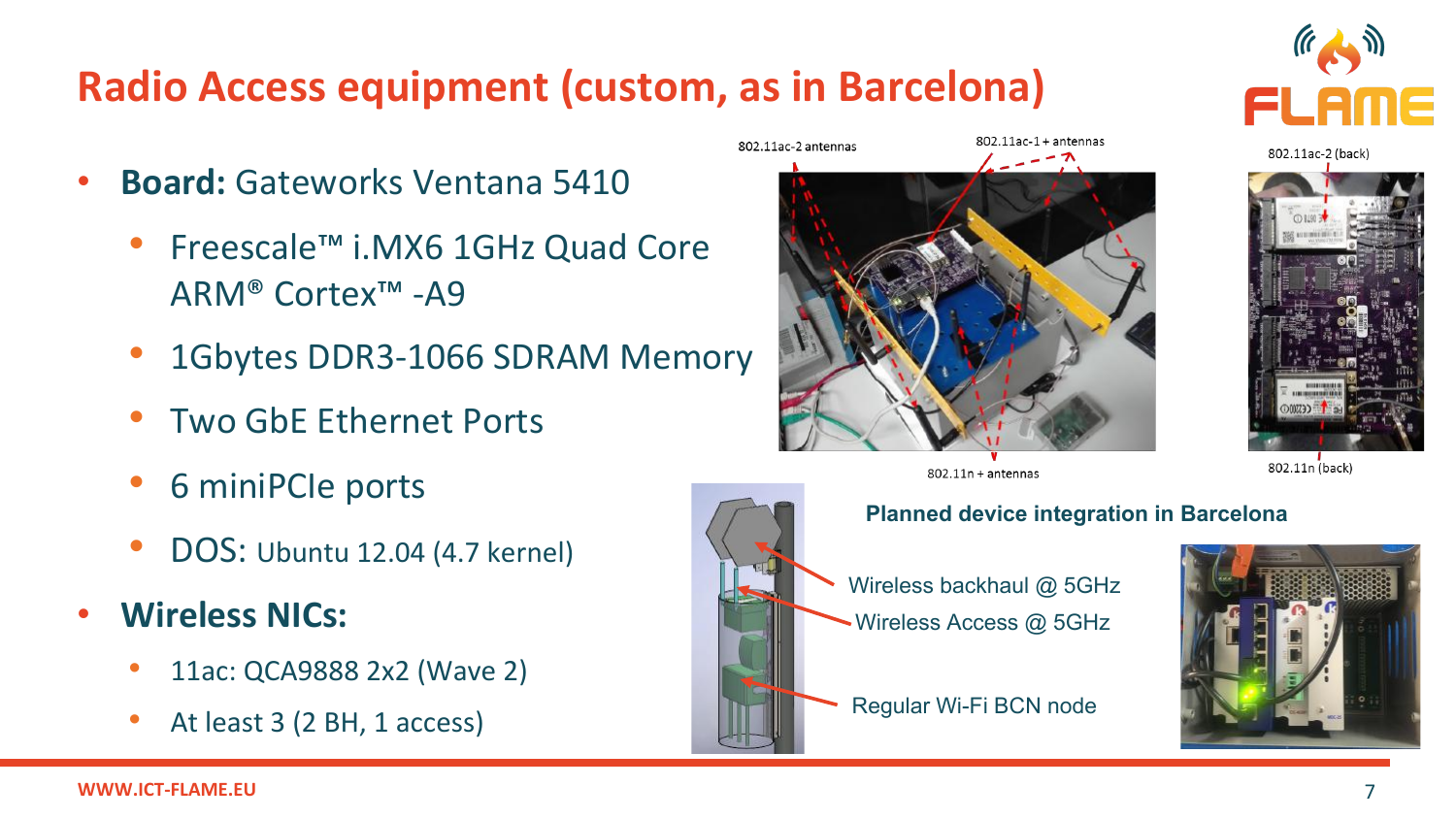## **Technical Support / User Access**



- We use several channels of communication
	- FLAME Gitlab for tracking any technical issues
	- Mailing list for any organizational/non-technical issues
	- Microsoft Temas for chating (during live testing/debugging sessions)
- Issues related to infrastructure will be handled directly by i2CAT/IMI
	- Any other issue will be handled by the consortium as a whole
- Credentials will be created for experimenter to gain access to the gateway server from which they can interact with the system once the tests in the sandpit have finished